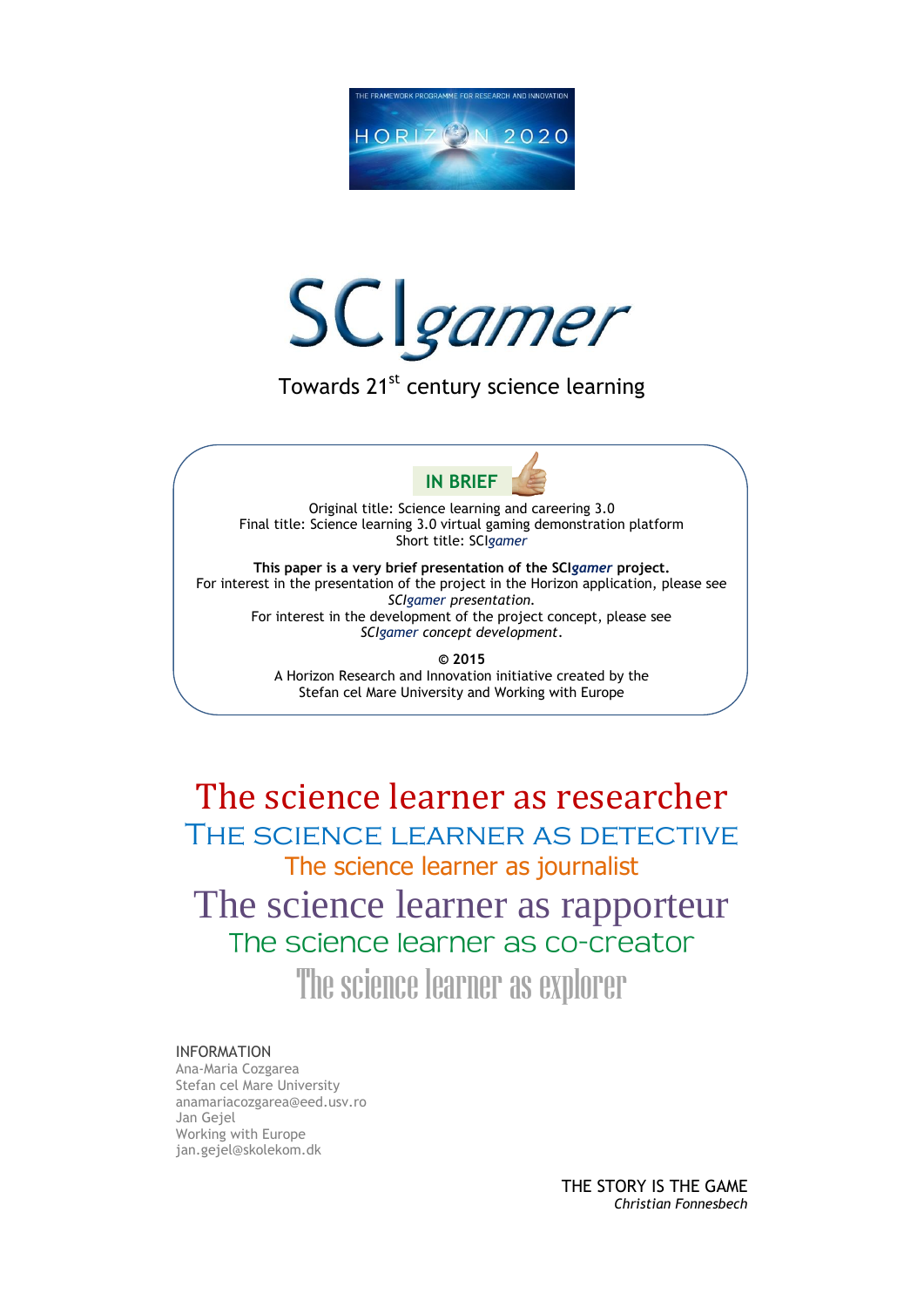## WHAT IS SCIgamer ABOUT?

SCI*gamer* responds to a growing concern in Europe: an increasing number of young people develop resistance towards science learning in school, show decreasing interest in science education and tend not to pursue science careers. Science in schools seems outdated.

The growing concern is the background to the European Commission's call for innovative science learning through the Horizon Research and Innovation program.

The SCI*gamer* drivers engaged in extensive studies of science learning resistance, 21<sup>st</sup> youth life and learning preferences and the learning and motivation potentials of serious gaming, gamification and virtual story-telling.

The result was the original project concept, presented in the *SCIgamer concept development* paper, finally resulting in the SCI*gamer* Horizon application, presented in the *SCIgamer presentation* paper.

The project aims to produce models and platforms for re-engaging  $21<sup>st</sup>$  century science learning in secondary school – precisely at the time where resistance towards science learning is created.

This will happen through the demonstration of a real-life and real-time virtual story-telling model, based on the most promising serious gaming and gamifications principles.

The powerful approach is to extract and capture the authentic narratives of the world of science itself and use those narratives to create a new and future-oriented science learning discourse, attractive to young learners through virtual story-telling offering the young learners rich exploration, gaming and co-creator opportunities, and strongly embedded in the classic detective genre, placing the learning as detective and as the subject of learning

SCI<sub>gamer</sub> thus missions itself to demonstrate dramatically different science learning for 21<sup>st</sup> century youth.

"This sound like a good idea, but how will SCI*gamer* do that?"

The project will engage in capturing state of the art knowledge on science learning resistance, young people's 21<sup>st</sup> century life and learning preferences and the potentials of serious gaming and virtual story-telling.

Using this knowledge base as a strong platform, the project and its highly qualified mosaic of partners and experts will engage in the design of the new science learning discourse and didactics, constantly dialoguing with the end-users, represented by the schools and science centers participating in the project.

The immersive science learning environments will invite young people to a personality development appreciating and integrating the idea of being interested in science and pursue science careers, being the precondition for countering science learning resistance.

The SCI*gamer* platform will result from this and will be tested among a high number of endusers, and properly evaluated.

At the end of the 36 months project the SCI*gamer* demonstration models will be openly available to European audiences, including guidance material, authentic science learning scenarios and co-creation inspiration.

SCI*gamer* is very future-oriented. This means that it is an integrated element in the project to produce sustainable and attractive user-models and business models to ensure the availability and accessibility of the SCI*gamer* platform after the termination of the project.

Alongside this, the project will not await the emergence of European school user audiences, but will create a European science learning innovation network, at the same time providing a solid user audience for the platform and taking the SCI*gamer* creations and concepts further in the form of new European funding initiatives, building on the SCI*gamer* experience.

This network was already initiated during the application process, and any organisation across Europe interested in science learning innovation can join the network.

Below you will find the partners in SCI*gamer*, and you will find an illustration of the SCI*gamer* project infrastructure and progression.

For further interest, we recommend studying the two SCI*gamer* papers, *SCIgamer concept development* and *SCIgamer presentation*.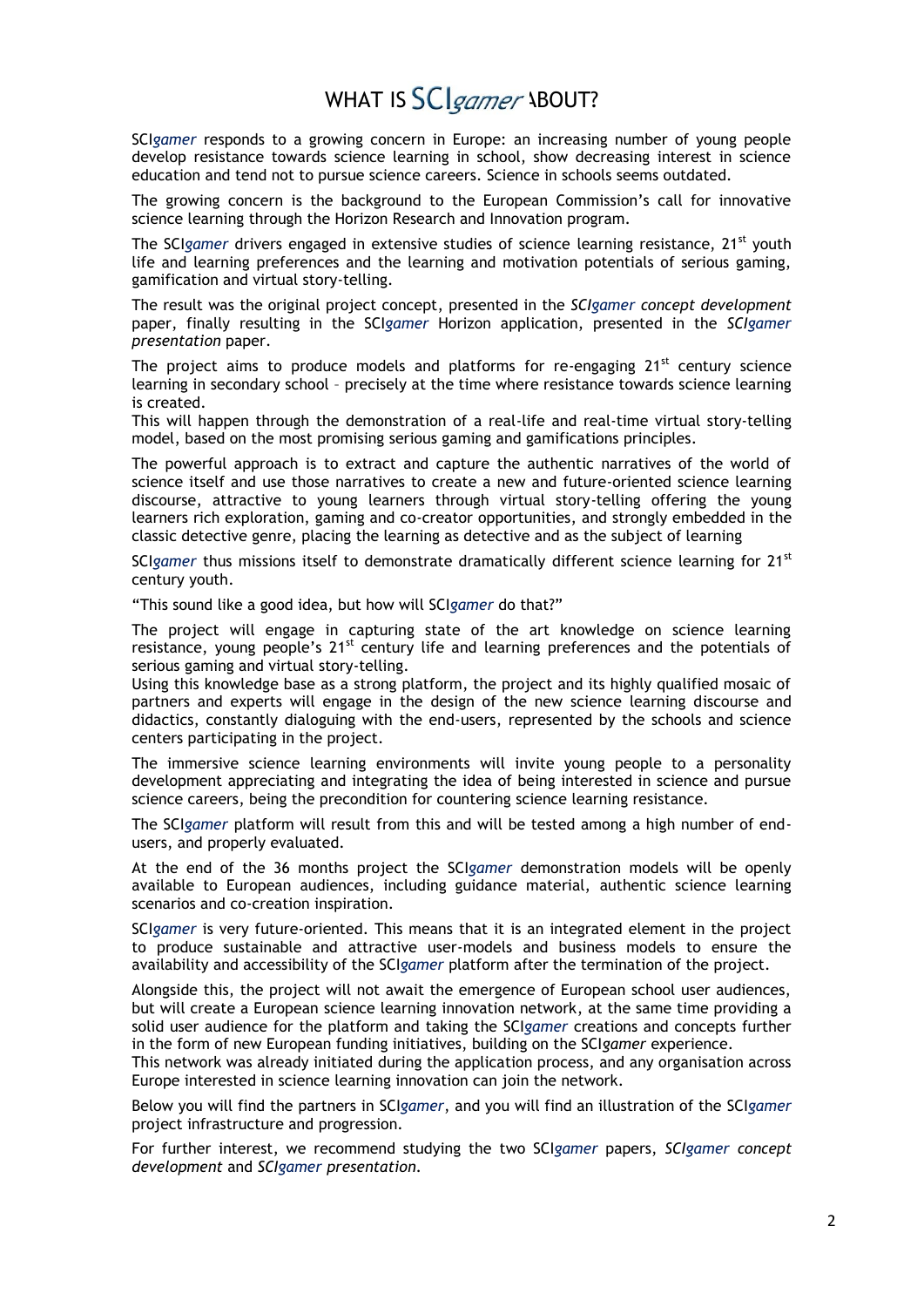

UNIVERSITY STEFAN CEL MARE [Coordinator]

**Romania** Including science learning expert Professor Jonathan Osborne, UK/US

UNIVERSITY OF HELSINKI Finland

AALBORG UNIVERSITY – RECREATE

**Denmark** 

SERIOUS GAMES INSTITUTE COVENTRY UNIVERSITY  $\sum_{\mathbf{N}}$ UK

COOKIE BOX S.L. BARCELONA **Catalonia Spain** Including virtual story-telling expert Christian Fonnesbech, DK

UNIVERSITY OF EAST LONDON – CIME  $\geq$  UK

KU LEUVEN **Belgium** 

WORKING WITH EUROPE ASS.

**Catalonia Spain** 

KAUNAS SCIENCE AND TECHNOLOGY PARK

**Lithuania** 

LABORATORY OF EXPERIMENTAL SCIENCES

**Italy** 

PLATON SCHOOLS – PLT  $\equiv$ Greece

ISTITUTO COMPRENSIVO CITTADELLA CENTRO **Italy** 

INS PERE ALSIUS I TORRENT **Catalonia Spain** 

CRISTELO SCHOOL - AGRUPAMENTO ESCOLAS DE CRISTELO

**Portugal**